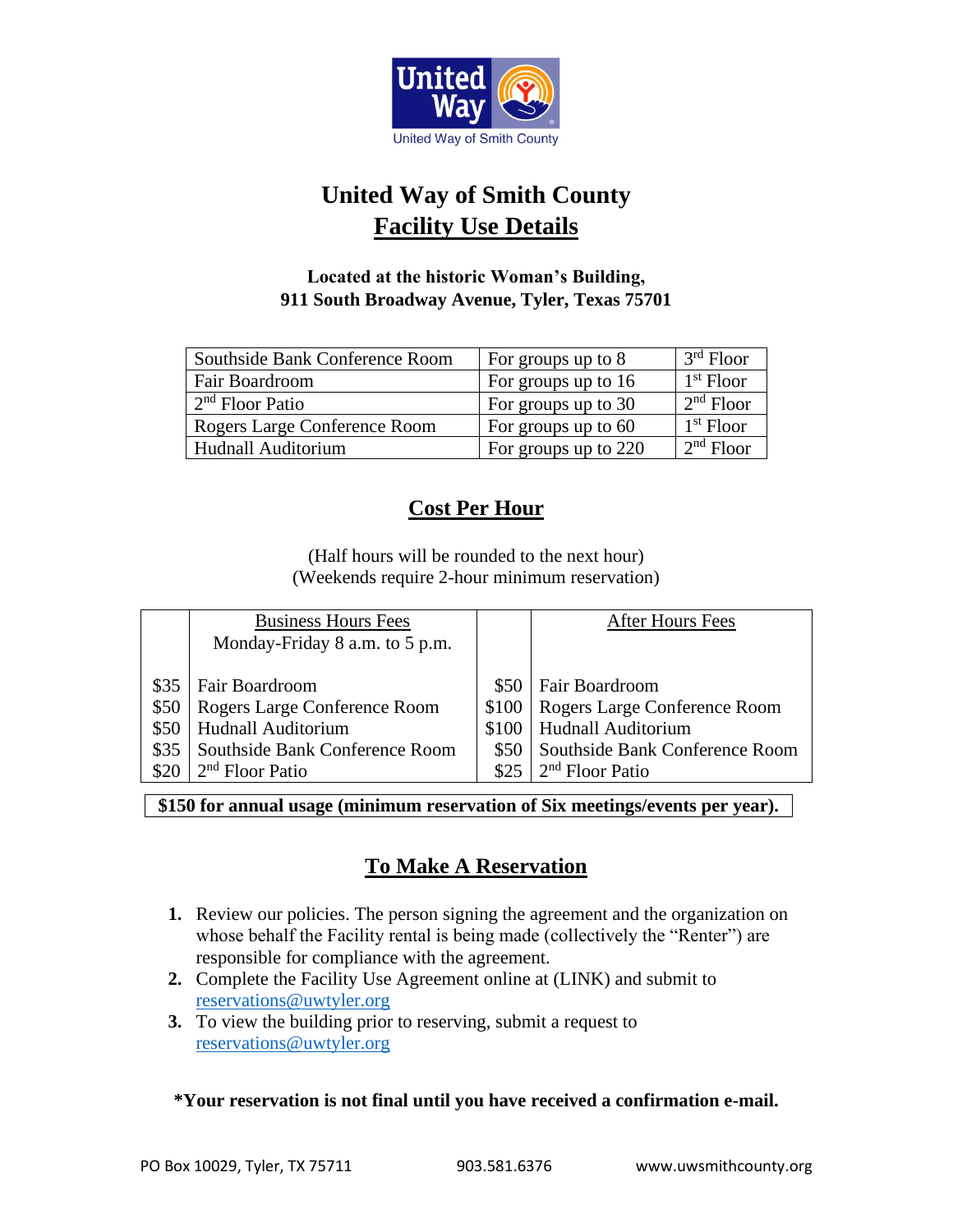

# **FACILITY USE AGREEMENT**

|  | <i>*Please include time for set-up and cleanup.</i> |  |
|--|-----------------------------------------------------|--|

- The designated representative from your group must check in with United Way staff upon arrival. If you have any questions or need assistance, please contact United Way staff. We want your event to run as smoothly as possible.
- The facility shall be used for the purpose stated in the agreement and no other use will be permitted. Under no circumstances shall Renter sublease or allow any other organization or individual to use the facility for the period for which Renter has contracted.
- Please keep noise level to a minimum during business hours, and children with accompanied adult at all times.
- In return for using the space, groups are asked to clean up after their event and leave it ready for others.
- Half of the rental fee is required with the Facility Use Agreement and the remainder is due the day of the event.
- Cancellations Any group cancelling less than 48 hours before the scheduled event will be charged a \$25 late cancellation fee which will be deducted from the deposit. No show groups will not receive a refund of the deposit.

## **I am an authorized agent of the organization submitting this agreement. The information provided is true and correct. I have read and understand this agreement and agree to all the rules, regulations, and conditions of use.**

| Deposit Amount Paid: __________________ |                         |
|-----------------------------------------|-------------------------|
|                                         | Due on: $\qquad \qquad$ |
|                                         |                         |
| Signature:                              |                         |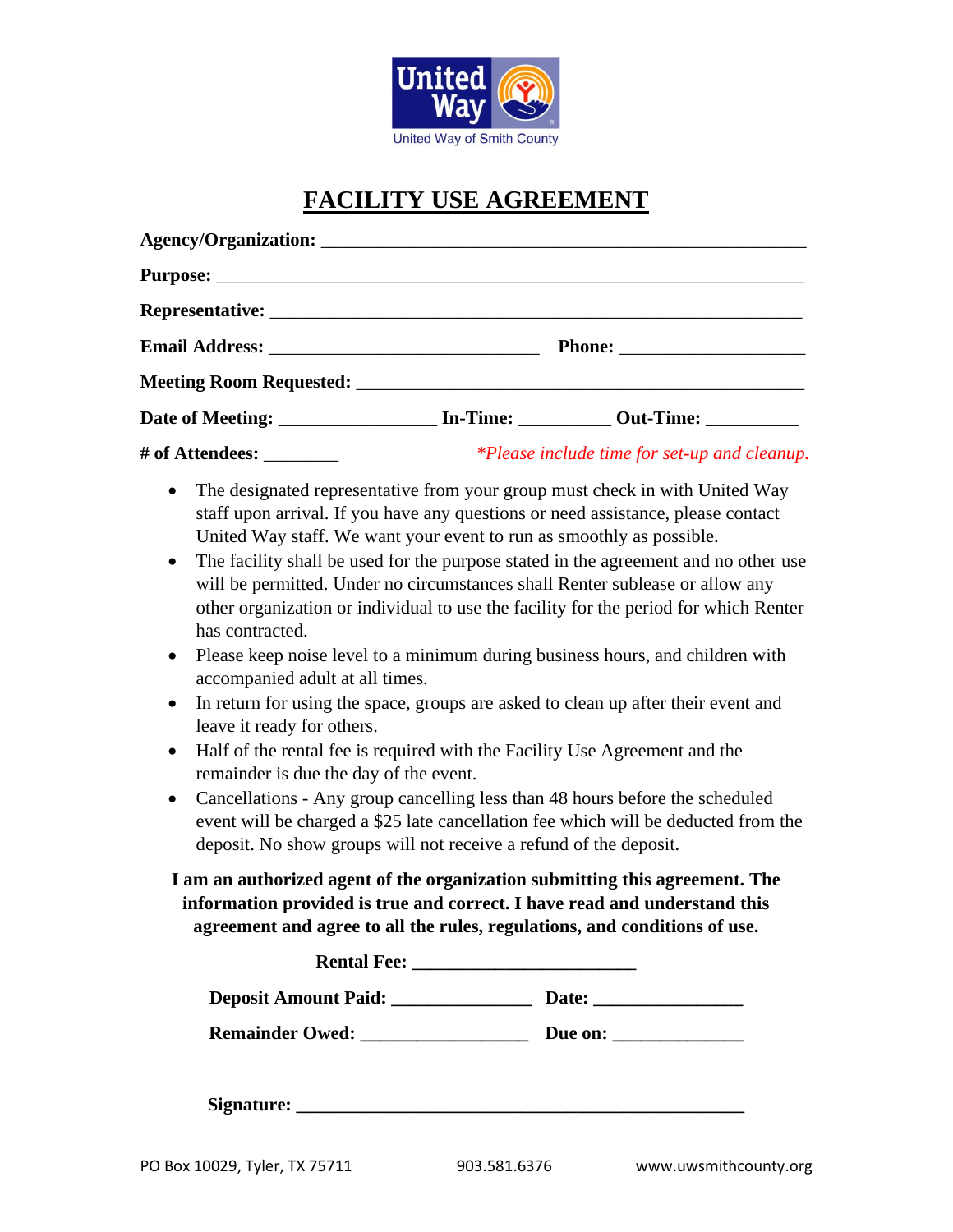

## **Policy and Procedures**

## **UNITED WAY OF SMITH COUNTY ROOM USAGE**

We reserve the right to deny reservation requests deemed inappropriate use of the facility at the sole discretion of **The United Way of Smith County**.

## **WHO IS ELIGIBLE TO RESERVE THE ROOMS?**

A person who is at least eighteen years of age must sign the agreement.

## **WHAT IS REQUIRED?**

- Copy of General Liability Insurance (when applicable)
- Signed FACILITY USE AGREEMENT that indicates you agree to policies

## **Accessible Accommodations**

Our facilities are accessible for people with physical disabilities. To ensure that room setups and other logistical arrangements will accommodate all attendees, when scheduling a reservation, groups should indicate if any of their attendees have special needs.

## **Animals/ Pets**

We do not allow animals on site during meetings except for animals assisting individuals with disabilities.

### **Caterers**

Groups may use professional caterers to provide food for their events as well as food and beverages purchased from retail vendors. Please note there is no cooking permitted on premises.

### **Check-in and Check-out Procedures**

The responsible representative **MUST** check in with UWSC staff. The check-out process ensures that the meeting room will be ready for use by other groups. A check list is included in this agreement and will be made available the day of the event. The representative is responsible for cleaning the meeting room after the event and leaving it ready for the next group.

## **A cleaning fee is the sole discretion of United Way of Smith County. A minimum fee of \$350 will be charged if space is not returned to its original condition. Please make sure coffee pots are emptied and rinsed out.**

## **Children**

Children under the age of 16 must be accompanied by an adult or guardian. No children are to be left unattended.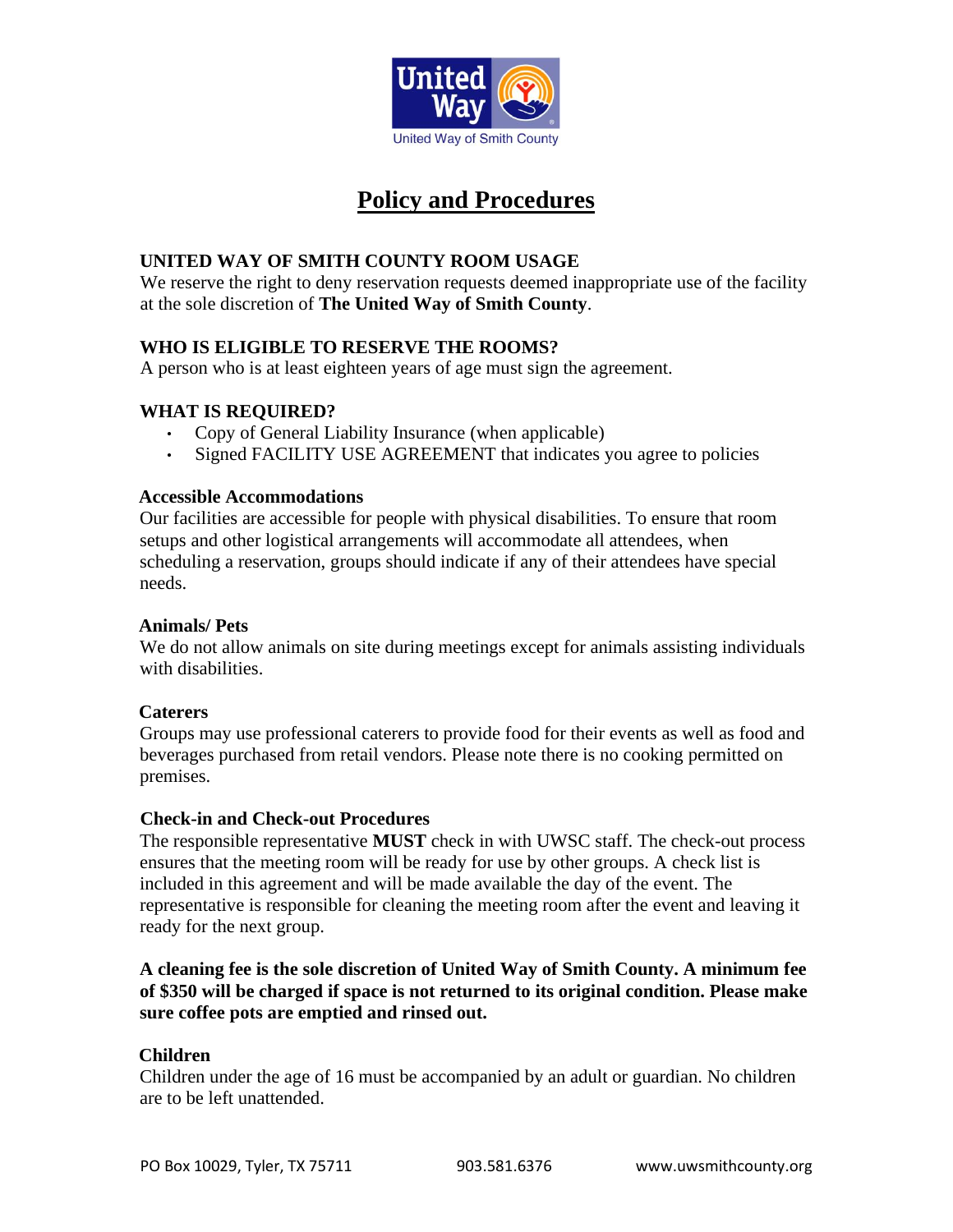

### **Concealed Weapons**

The United Way of Smith County prohibits entry on/in its property/buildings of any person who is carrying a firearm or other weapons, including a licensed concealed, except authorized security personnel and law enforcement officials.

### **Decorations**

Tabletop and free-standing decorations are permitted. Push pins, tacks, metallic confetti and tape, are NOT permitted due to damages it may cause. Any damages to walls or carpet will result in additional fees.

### **Event Liability Insurance**

UWSC requires that sponsored events be covered by Commercial General Liability Insurance when applicable (comparable to comprehensive General Liability Insurance).

#### **Fire**

In the case of a fire alarm or fire, all guests are required to vacate the building. Readmittance to the building will be given by either United Way personnel or the Tyler Fire Department. The tampering of any fire alarm will result in a \$200 fine and/or criminal charges may be filed. Your group is liable for all charges related to the tampering of the fire alarm.

### **Occupancy Limits**

Occupancy limits for the meeting rooms will be enforced. Emergency exits should always remain clear. Groups are expected to cooperate with UWSC staff to provide for the safety of all people using the meeting rooms.

### **Security**

If needed, security is the responsibility of organizations or individuals making the reservation.

### **Smoking**

This is a smoke-free facility. Smoking is prohibited on United Way of Smith County property.

#### **Weather**

UWSC staff will reserve the right to cancel meetings or revise business hours in case of inclement weather conditions.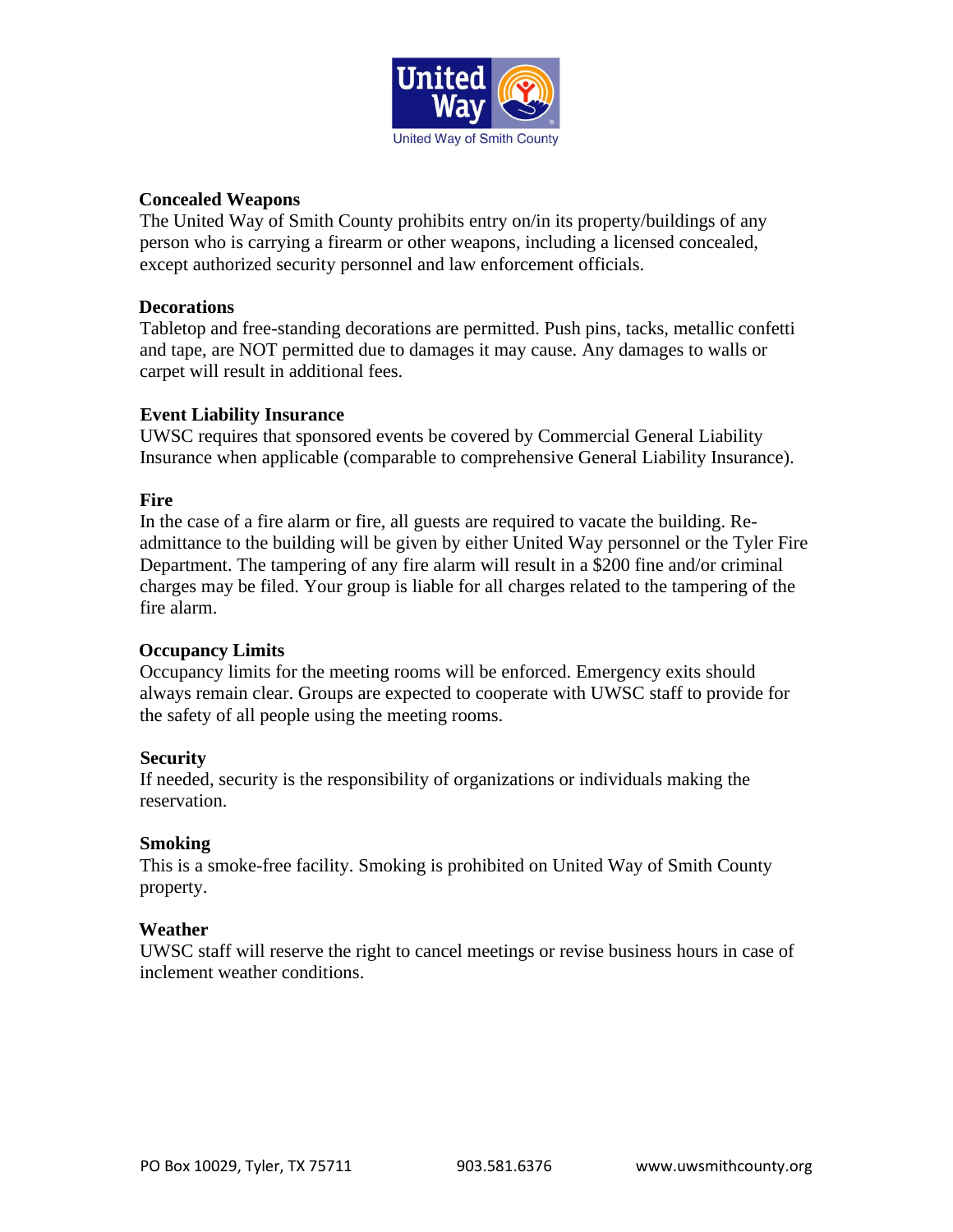

## **Parking**

Parking is available across Dobbs Street at First Presbyterian Church. There is one handicapped space near the main entrance of the building.



### **Indemnification**

**Groups assume all responsibility, risk and liability for all activities of the group, its employees, agents, invitees, contractors, subcontractors, or licensees, directly or indirectly conducted in connection with this Agreement, including environmental and hazardous substance risks and liabilities, whether occurring during or after the term of this Agreement. Facilities, including the rooms are being used at group's risk and any damages are group's responsibility. The group shall defend, indemnify, and hold harmless the United Way of Smith County, its officers, directors, employees and agents from and against any and all suits, claims, actions, losses, costs, penalties, and damages of whatever kind or nature, including all attorney's fees and litigation costs, arising out of, in connection with, or incident to any act or omission by the group, its employees, agents, invitees, contractors, subcontractors, or licensees, including any act or omission of United Way of Smith County or any of its officers, directors, employees or agents. Within 15 days, the group shall accept any such cause or action or proceeding upon tender by the United Way of Smith County. This indemnification shall survive the termination of the Agreement.** 

**Date: \_\_\_\_\_\_\_\_\_\_\_\_\_\_\_\_**

**Signature: \_\_\_\_\_\_\_\_\_\_\_\_\_\_\_\_\_\_\_\_\_\_\_\_\_\_\_\_\_\_\_\_\_\_\_\_\_\_\_\_\_\_\_\_\_\_\_\_\_\_\_\_**